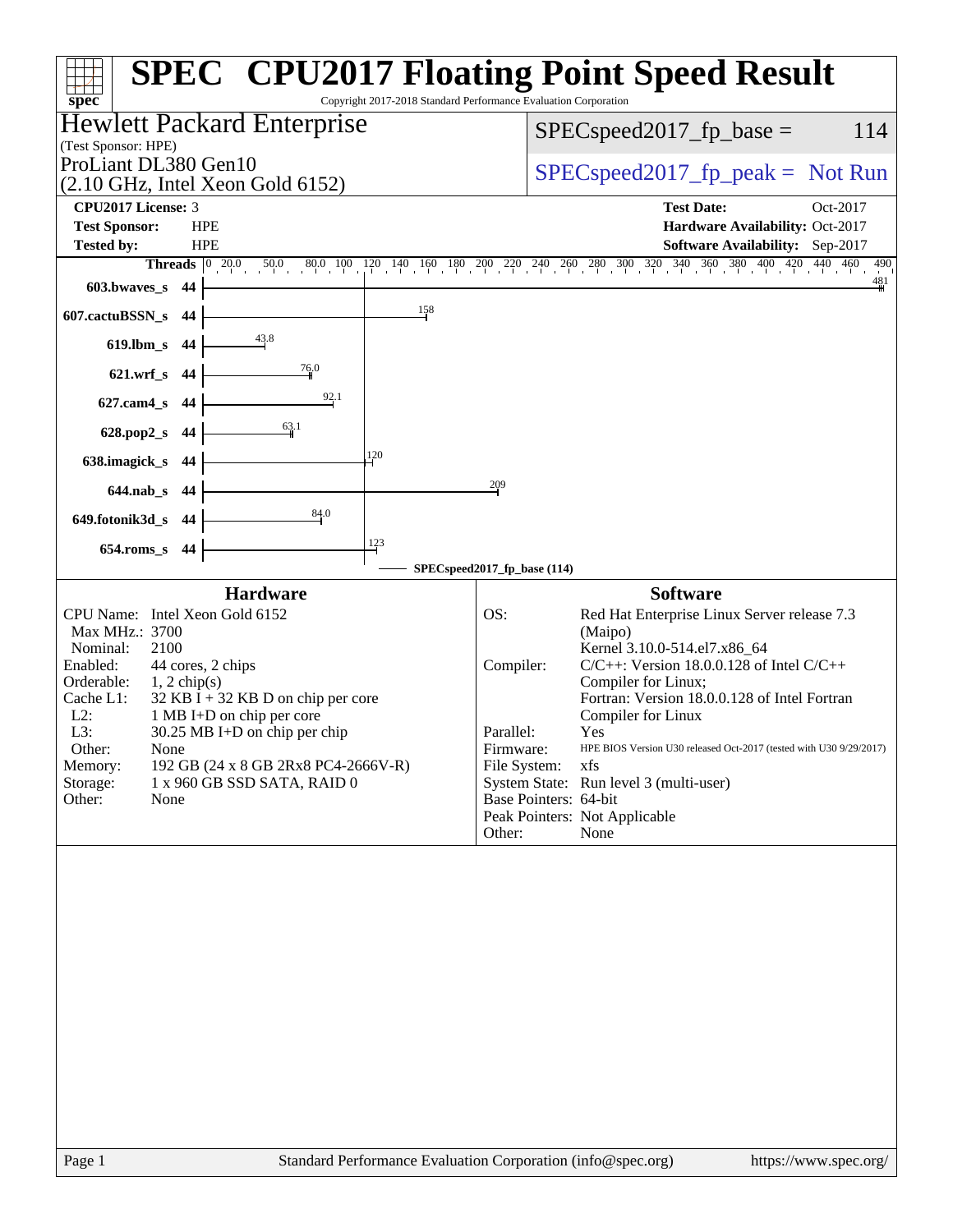Copyright 2017-2018 Standard Performance Evaluation Corporation

### Hewlett Packard Enterprise

### (Test Sponsor: HPE)

(2.10 GHz, Intel Xeon Gold 6152)

 $SPEC speed2017_fp\_base = 114$ 

# ProLiant DL380 Gen10  $SPEC speed2017_fp\_peak = Not Run$

**[CPU2017 License:](http://www.spec.org/auto/cpu2017/Docs/result-fields.html#CPU2017License)** 3 **[Test Date:](http://www.spec.org/auto/cpu2017/Docs/result-fields.html#TestDate)** Oct-2017 **[Test Sponsor:](http://www.spec.org/auto/cpu2017/Docs/result-fields.html#TestSponsor)** HPE **[Hardware Availability:](http://www.spec.org/auto/cpu2017/Docs/result-fields.html#HardwareAvailability)** Oct-2017 **[Tested by:](http://www.spec.org/auto/cpu2017/Docs/result-fields.html#Testedby)** HPE **[Software Availability:](http://www.spec.org/auto/cpu2017/Docs/result-fields.html#SoftwareAvailability)** Sep-2017

### **[Results Table](http://www.spec.org/auto/cpu2017/Docs/result-fields.html#ResultsTable)**

|                                   | <b>Base</b>    |                |                |                |       | <b>Peak</b>    |       |                |                |              |                |              |                |              |
|-----------------------------------|----------------|----------------|----------------|----------------|-------|----------------|-------|----------------|----------------|--------------|----------------|--------------|----------------|--------------|
| <b>Benchmark</b>                  | <b>Threads</b> | <b>Seconds</b> | Ratio          | <b>Seconds</b> | Ratio | <b>Seconds</b> | Ratio | <b>Threads</b> | <b>Seconds</b> | <b>Ratio</b> | <b>Seconds</b> | <b>Ratio</b> | <b>Seconds</b> | <b>Ratio</b> |
| $603.bwaves$ s                    | 44             | 122            | 483            | 123            | 481   | 123            | 481   |                |                |              |                |              |                |              |
| 607.cactuBSSN s                   | 44             | 105            | 158            | 105            | 158   | 105            | 159   |                |                |              |                |              |                |              |
| $619.$ lbm_s                      | 44             | 120            | 43.8           | 119            | 44.0  | 120            | 43.6  |                |                |              |                |              |                |              |
| $621$ .wrf s                      | 44             | 176            | 75.3           | 174            | 76.0  | 172            | 76.9  |                |                |              |                |              |                |              |
| $627.cam4_s$                      | 44             | 96.3           | 92.0           | 96.2           | 92.1  | 96.2           | 92.1  |                |                |              |                |              |                |              |
| $628.pop2_s$                      | 44             | 187            | 63.7           | 188            | 63.1  | 193            | 61.6  |                |                |              |                |              |                |              |
| 638.imagick_s                     | 44             | 125            | 115            | 120            | 120   | 120            | 120   |                |                |              |                |              |                |              |
| $644$ .nab s                      | 44             | 83.5           | 209            | 83.4           | 209   | 83.4           | 209   |                |                |              |                |              |                |              |
| 649.fotonik3d s                   | 44             | 108            | 84.2           | 109            | 83.3  | 109            | 84.0  |                |                |              |                |              |                |              |
| $654$ .roms s                     | 44             | 128            | 123            | 128            | 123   | 128            | 123   |                |                |              |                |              |                |              |
| $SPEC speed2017$ fp base =<br>114 |                |                |                |                |       |                |       |                |                |              |                |              |                |              |
| $SPECspeed2017_fp\_peak =$        |                |                | <b>Not Run</b> |                |       |                |       |                |                |              |                |              |                |              |

Results appear in the [order in which they were run.](http://www.spec.org/auto/cpu2017/Docs/result-fields.html#RunOrder) Bold underlined text [indicates a median measurement](http://www.spec.org/auto/cpu2017/Docs/result-fields.html#Median).

### **[Operating System Notes](http://www.spec.org/auto/cpu2017/Docs/result-fields.html#OperatingSystemNotes)**

 Stack size set to unlimited using "ulimit -s unlimited" Transparent Huge Pages enabled by default Filesystem page cache cleared with: shell invocation of 'sync; echo 3 > /proc/sys/vm/drop\_caches' prior to run irqbalance disabled with "systemctl stop irqbalance" tuned profile set wtih "tuned-adm profile throughput-performance"

### **[General Notes](http://www.spec.org/auto/cpu2017/Docs/result-fields.html#GeneralNotes)**

Environment variables set by runcpu before the start of the run: KMP\_AFFINITY = "granularity=core,compact" LD\_LIBRARY\_PATH = "/home/cpu2017/lib/ia32:/home/cpu2017/lib/intel64:/home/cpu2017/je5.0.1-32" LD\_LIBRARY\_PATH = "\$LD\_LIBRARY:/home/cpu2017/je5.0.1-64" OMP\_STACKSIZE = "192M"

 Binaries compiled on a system with 1x Intel Core i7-4790 CPU + 32GB RAM memory using Redhat Enterprise Linux 7.4

### **[Platform Notes](http://www.spec.org/auto/cpu2017/Docs/result-fields.html#PlatformNotes)**

 BIOS Configuration: Intel Hyperthreading set to Disabled Thermal Configuration set to Maximum Cooling Memory Patrol Scrubbing set to Disabled LLC Prefetcher set to Enabled LLC Dead Line Allocation set to Disabled Stale A to S set to Disabled

**(Continued on next page)**

| Page 2 | Standard Performance Evaluation Corporation (info@spec.org) | https://www.spec.org/ |
|--------|-------------------------------------------------------------|-----------------------|
|--------|-------------------------------------------------------------|-----------------------|

**[spec](http://www.spec.org/)**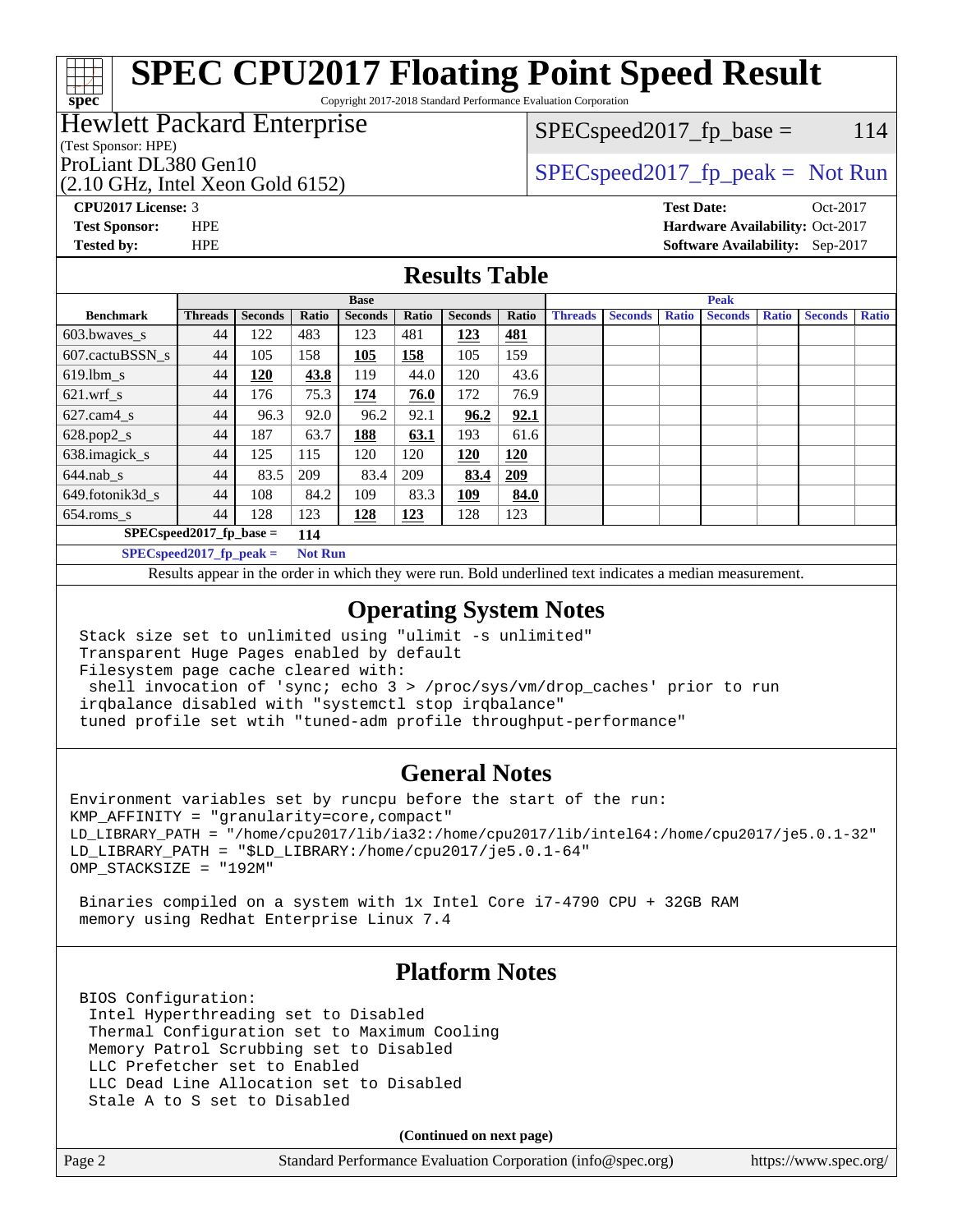Copyright 2017-2018 Standard Performance Evaluation Corporation

## Hewlett Packard Enterprise

 $SPECspeed2017_fp\_base = 114$ 

# (Test Sponsor: HPE)

(2.10 GHz, Intel Xeon Gold 6152)

ProLiant DL380 Gen10  $SPEC speed2017$ \_fp\_peak = Not Run

**[spec](http://www.spec.org/)**

**[CPU2017 License:](http://www.spec.org/auto/cpu2017/Docs/result-fields.html#CPU2017License)** 3 **[Test Date:](http://www.spec.org/auto/cpu2017/Docs/result-fields.html#TestDate)** Oct-2017 **[Test Sponsor:](http://www.spec.org/auto/cpu2017/Docs/result-fields.html#TestSponsor)** HPE **[Hardware Availability:](http://www.spec.org/auto/cpu2017/Docs/result-fields.html#HardwareAvailability)** Oct-2017 **[Tested by:](http://www.spec.org/auto/cpu2017/Docs/result-fields.html#Testedby)** HPE **[Software Availability:](http://www.spec.org/auto/cpu2017/Docs/result-fields.html#SoftwareAvailability)** Sep-2017

### **[Platform Notes \(Continued\)](http://www.spec.org/auto/cpu2017/Docs/result-fields.html#PlatformNotes)**

| Byte Order:<br>Little Endian<br>CPU(s):<br>44<br>On-line $CPU(s)$ list:<br>$0 - 43$<br>$\mathbf{1}$<br>$Thread(s)$ per core:<br>$Core(s)$ per socket:<br>22<br>$\overline{a}$<br>Socket(s):<br>NUMA node(s):<br>2<br>Vendor ID:<br>GenuineIntel<br>CPU family:<br>6<br>Model:<br>85<br>Model name:<br>$Intel(R) Xeon(R) Gold 6152 CPU @ 2.10GHz$<br>Stepping:<br>4<br>CPU MHz:<br>2100.000<br>4204.54<br>BogoMIPS:<br>Virtualization:<br>$VT - x$<br>Lld cache:<br>32K |                                          |  |  |  |  |
|------------------------------------------------------------------------------------------------------------------------------------------------------------------------------------------------------------------------------------------------------------------------------------------------------------------------------------------------------------------------------------------------------------------------------------------------------------------------|------------------------------------------|--|--|--|--|
|                                                                                                                                                                                                                                                                                                                                                                                                                                                                        |                                          |  |  |  |  |
|                                                                                                                                                                                                                                                                                                                                                                                                                                                                        |                                          |  |  |  |  |
|                                                                                                                                                                                                                                                                                                                                                                                                                                                                        |                                          |  |  |  |  |
|                                                                                                                                                                                                                                                                                                                                                                                                                                                                        |                                          |  |  |  |  |
|                                                                                                                                                                                                                                                                                                                                                                                                                                                                        |                                          |  |  |  |  |
|                                                                                                                                                                                                                                                                                                                                                                                                                                                                        |                                          |  |  |  |  |
|                                                                                                                                                                                                                                                                                                                                                                                                                                                                        |                                          |  |  |  |  |
|                                                                                                                                                                                                                                                                                                                                                                                                                                                                        |                                          |  |  |  |  |
|                                                                                                                                                                                                                                                                                                                                                                                                                                                                        |                                          |  |  |  |  |
|                                                                                                                                                                                                                                                                                                                                                                                                                                                                        |                                          |  |  |  |  |
|                                                                                                                                                                                                                                                                                                                                                                                                                                                                        |                                          |  |  |  |  |
|                                                                                                                                                                                                                                                                                                                                                                                                                                                                        |                                          |  |  |  |  |
|                                                                                                                                                                                                                                                                                                                                                                                                                                                                        |                                          |  |  |  |  |
|                                                                                                                                                                                                                                                                                                                                                                                                                                                                        |                                          |  |  |  |  |
| CPU op-mode(s): $32-bit, 64-bit$                                                                                                                                                                                                                                                                                                                                                                                                                                       |                                          |  |  |  |  |
| Architecture: x86_64                                                                                                                                                                                                                                                                                                                                                                                                                                                   |                                          |  |  |  |  |
| From 1scpu:                                                                                                                                                                                                                                                                                                                                                                                                                                                            |                                          |  |  |  |  |
| sibling: 22<br>physical 0: cores 0 1 2 3 4 5 8 9 10 11 12 16 17 18 19 20 21 24 25 26 27 28<br>physical 1: cores 0 1 2 3 4 5 8 9 10 11 12 16 17 18 19 20 21 24 25 26 27 28                                                                                                                                                                                                                                                                                              |                                          |  |  |  |  |
| cpu cores : 22                                                                                                                                                                                                                                                                                                                                                                                                                                                         |                                          |  |  |  |  |
| excerpts from /proc/cpuinfo might not be reliable. Use with caution.)                                                                                                                                                                                                                                                                                                                                                                                                  |                                          |  |  |  |  |
| cores, siblings (Caution: counting these is hw and system dependent. The following                                                                                                                                                                                                                                                                                                                                                                                     |                                          |  |  |  |  |
| 44 "processors"                                                                                                                                                                                                                                                                                                                                                                                                                                                        |                                          |  |  |  |  |
| 2 "physical id"s (chips)                                                                                                                                                                                                                                                                                                                                                                                                                                               |                                          |  |  |  |  |
| From /proc/cpuinfo<br>model name: Intel(R) Xeon(R) Gold 6152 CPU @ 2.10GHz                                                                                                                                                                                                                                                                                                                                                                                             |                                          |  |  |  |  |
|                                                                                                                                                                                                                                                                                                                                                                                                                                                                        |                                          |  |  |  |  |
| SUT (System Under Test) info as seen by some common utilities.<br>For more information on this section, see<br>https://www.spec.org/cpu2017/Docs/config.html#sysinfo                                                                                                                                                                                                                                                                                                   |                                          |  |  |  |  |
|                                                                                                                                                                                                                                                                                                                                                                                                                                                                        |                                          |  |  |  |  |
| running on DL380Gen10-2 Thu Oct 12 05:59:18 2017                                                                                                                                                                                                                                                                                                                                                                                                                       |                                          |  |  |  |  |
| Rev: r5797 of 2017-06-14 96c45e4568ad54c135fd618bcc091c0f                                                                                                                                                                                                                                                                                                                                                                                                              |                                          |  |  |  |  |
| Sysinfo program /home/cpu2017/bin/sysinfo                                                                                                                                                                                                                                                                                                                                                                                                                              |                                          |  |  |  |  |
|                                                                                                                                                                                                                                                                                                                                                                                                                                                                        | NUMA Group Size Optimization set to Flat |  |  |  |  |
|                                                                                                                                                                                                                                                                                                                                                                                                                                                                        |                                          |  |  |  |  |
| Workload Pofile set to General Peak Frequency Compute                                                                                                                                                                                                                                                                                                                                                                                                                  |                                          |  |  |  |  |
| Uncore Frequency Scaling set to Auto                                                                                                                                                                                                                                                                                                                                                                                                                                   |                                          |  |  |  |  |
| Workload Pofile set to General Peak Frequency Compute<br>Energy/Performance Bias set to Maximum Performance                                                                                                                                                                                                                                                                                                                                                            |                                          |  |  |  |  |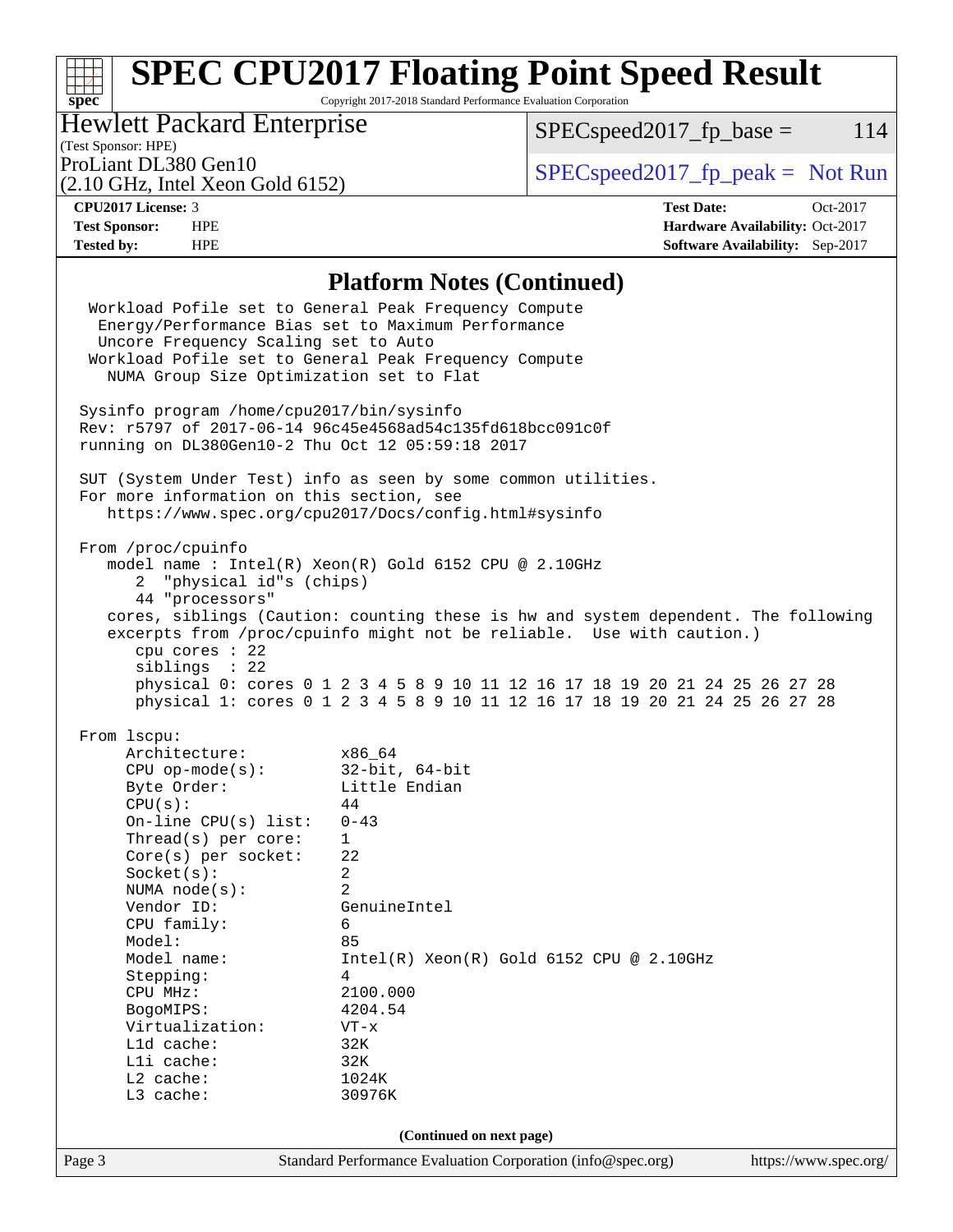#### **[spec](http://www.spec.org/) [SPEC CPU2017 Floating Point Speed Result](http://www.spec.org/auto/cpu2017/Docs/result-fields.html#SPECCPU2017FloatingPointSpeedResult)** Copyright 2017-2018 Standard Performance Evaluation Corporation (Test Sponsor: HPE) Hewlett Packard Enterprise (2.10 GHz, Intel Xeon Gold 6152) ProLiant DL380 Gen10  $SPEC speed2017_f$   $p\_peak = Not Run$  $SPEC speed2017<sub>fp</sub> base =  $114$$ **[CPU2017 License:](http://www.spec.org/auto/cpu2017/Docs/result-fields.html#CPU2017License)** 3 **[Test Date:](http://www.spec.org/auto/cpu2017/Docs/result-fields.html#TestDate)** Oct-2017 **[Test Sponsor:](http://www.spec.org/auto/cpu2017/Docs/result-fields.html#TestSponsor)** HPE **[Hardware Availability:](http://www.spec.org/auto/cpu2017/Docs/result-fields.html#HardwareAvailability)** Oct-2017 **[Tested by:](http://www.spec.org/auto/cpu2017/Docs/result-fields.html#Testedby)** HPE **[Software Availability:](http://www.spec.org/auto/cpu2017/Docs/result-fields.html#SoftwareAvailability)** Sep-2017 **[Platform Notes \(Continued\)](http://www.spec.org/auto/cpu2017/Docs/result-fields.html#PlatformNotes)** NUMA node0 CPU(s): 0-21 NUMA node1 CPU(s): 22-43 /proc/cpuinfo cache data cache size : 30976 KB From numactl --hardware WARNING: a numactl 'node' might or might not correspond to a physical chip. From /proc/meminfo MemTotal: 197570616 kB HugePages Total: 0 Hugepagesize: 2048 kB From /etc/\*release\* /etc/\*version\* os-release: NAME="Red Hat Enterprise Linux Server" VERSION="7.3 (Maipo)" ID="rhel" ID\_LIKE="fedora" VERSION\_ID="7.3" PRETTY\_NAME="Red Hat Enterprise Linux Server 7.3 (Maipo)" ANSI\_COLOR="0;31" CPE\_NAME="cpe:/o:redhat:enterprise\_linux:7.3:GA:server" redhat-release: Red Hat Enterprise Linux Server release 7.3 (Maipo) system-release: Red Hat Enterprise Linux Server release 7.3 (Maipo) system-release-cpe: cpe:/o:redhat:enterprise\_linux:7.3:ga:server uname -a: Linux DL380Gen10-2 3.10.0-514.el7.x86\_64 #1 SMP Wed Oct 19 11:24:13 EDT 2016 x86\_64 x86\_64 x86\_64 GNU/Linux run-level 3 Oct 12 05:56 SPEC is set to: /home/cpu2017 Filesystem Type Size Used Avail Use% Mounted on /dev/mapper/rhel-home xfs 504G 30G 474G 6% /home Additional information from dmidecode follows. WARNING: Use caution when you interpret this section. The 'dmidecode' program reads system data which is "intended to allow hardware to be accurately determined", but the intent may not be met, as there are frequent changes to hardware, firmware, and the "DMTF SMBIOS" standard. BIOS HPE U30 09/29/2017 Memory: 24x UNKNOWN NOT AVAILABLE 8 GB 2 rank 2666 (End of data from sysinfo program)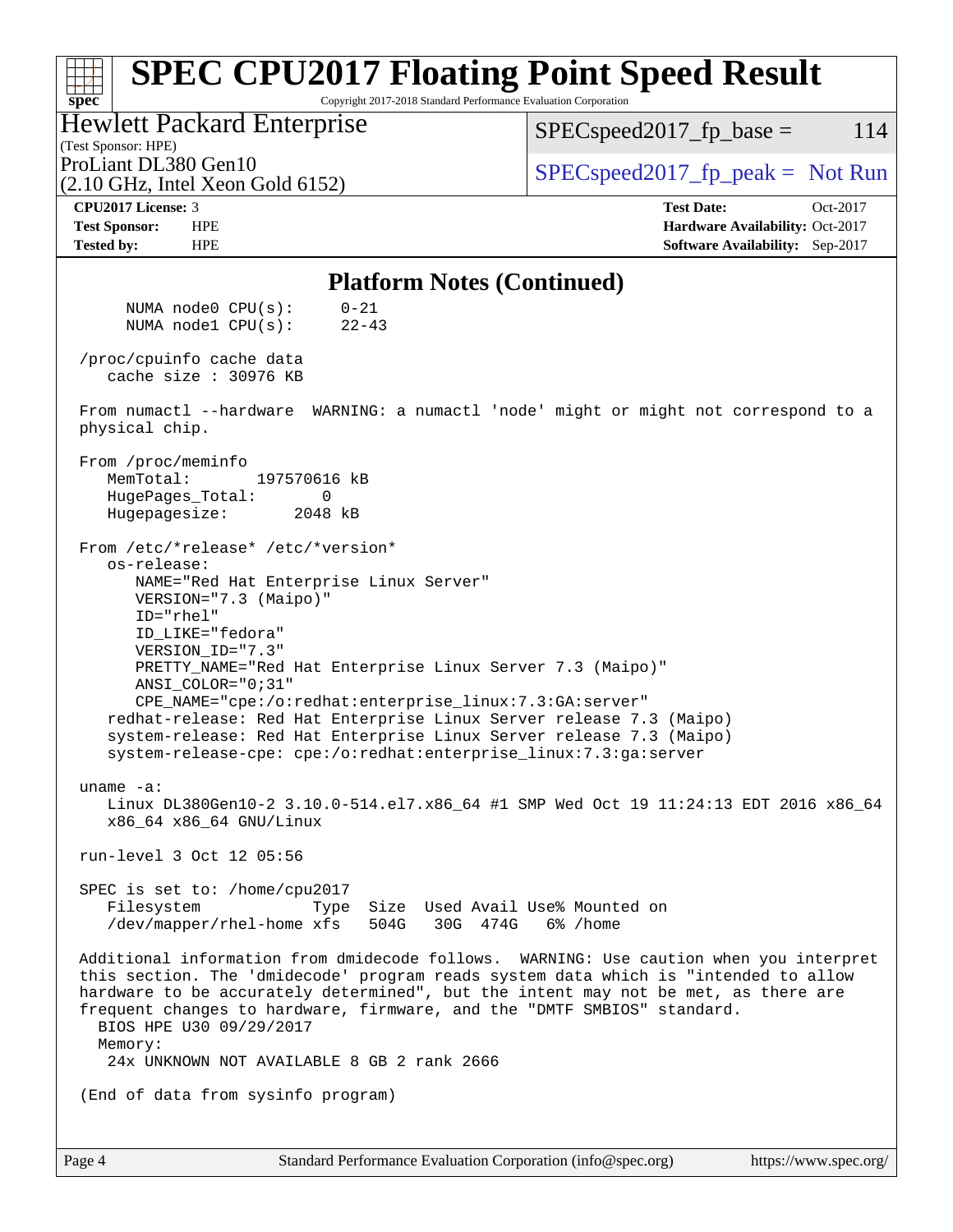Copyright 2017-2018 Standard Performance Evaluation Corporation

### Hewlett Packard Enterprise

 $SPEC speed2017_fp\_base = 114$ 

(Test Sponsor: HPE)

(2.10 GHz, Intel Xeon Gold 6152)

ProLiant DL380 Gen10  $SPEC speed2017$  [p\_peak = Not Run

**[spec](http://www.spec.org/)**

**[CPU2017 License:](http://www.spec.org/auto/cpu2017/Docs/result-fields.html#CPU2017License)** 3 **[Test Date:](http://www.spec.org/auto/cpu2017/Docs/result-fields.html#TestDate)** Oct-2017 **[Test Sponsor:](http://www.spec.org/auto/cpu2017/Docs/result-fields.html#TestSponsor)** HPE **[Hardware Availability:](http://www.spec.org/auto/cpu2017/Docs/result-fields.html#HardwareAvailability)** Oct-2017 **[Tested by:](http://www.spec.org/auto/cpu2017/Docs/result-fields.html#Testedby)** HPE **[Software Availability:](http://www.spec.org/auto/cpu2017/Docs/result-fields.html#SoftwareAvailability)** Sep-2017

### **[Compiler Version Notes](http://www.spec.org/auto/cpu2017/Docs/result-fields.html#CompilerVersionNotes)**

| $619.1$ bm_s(base) $638.imagick_s(base)$ $644.nab_s(base)$<br><sub>CC</sub>                                                                                         |                               |
|---------------------------------------------------------------------------------------------------------------------------------------------------------------------|-------------------------------|
| icc (ICC) 18.0.0 20170811<br>Copyright (C) 1985-2017 Intel Corporation. All rights reserved.                                                                        |                               |
| 607.cactuBSSN s(base)<br>FC.                                                                                                                                        |                               |
| icpc (ICC) 18.0.0 20170811<br>Copyright (C) 1985-2017 Intel Corporation. All rights reserved.<br>icc (ICC) 18.0.0 20170811                                          |                               |
| Copyright (C) 1985-2017 Intel Corporation. All rights reserved.<br>ifort (IFORT) 18.0.0 20170811<br>Copyright (C) 1985-2017 Intel Corporation. All rights reserved. |                               |
| FC 603.bwaves_s(base) 649.fotonik3d_s(base) 654.roms_s(base)                                                                                                        | ----------------------        |
| ifort (IFORT) 18.0.0 20170811<br>Copyright (C) 1985-2017 Intel Corporation. All rights reserved.                                                                    |                               |
| CC $621.$ wrf $s(base)$ $627.$ cam4 $s(base)$ $628.$ pop2 $s(base)$                                                                                                 | ----------------------------- |
| ifort (IFORT) 18.0.0 20170811<br>Copyright (C) 1985-2017 Intel Corporation. All rights reserved.<br>icc (ICC) 18.0.0 20170811                                       |                               |
| Copyright (C) 1985-2017 Intel Corporation. All rights reserved.                                                                                                     |                               |

## **[Base Compiler Invocation](http://www.spec.org/auto/cpu2017/Docs/result-fields.html#BaseCompilerInvocation)**

[C benchmarks](http://www.spec.org/auto/cpu2017/Docs/result-fields.html#Cbenchmarks): [icc](http://www.spec.org/cpu2017/results/res2017q4/cpu2017-20171031-00359.flags.html#user_CCbase_intel_icc_18.0_66fc1ee009f7361af1fbd72ca7dcefbb700085f36577c54f309893dd4ec40d12360134090235512931783d35fd58c0460139e722d5067c5574d8eaf2b3e37e92)

[Fortran benchmarks](http://www.spec.org/auto/cpu2017/Docs/result-fields.html#Fortranbenchmarks): [ifort](http://www.spec.org/cpu2017/results/res2017q4/cpu2017-20171031-00359.flags.html#user_FCbase_intel_ifort_18.0_8111460550e3ca792625aed983ce982f94888b8b503583aa7ba2b8303487b4d8a21a13e7191a45c5fd58ff318f48f9492884d4413fa793fd88dd292cad7027ca)

[Benchmarks using both Fortran and C](http://www.spec.org/auto/cpu2017/Docs/result-fields.html#BenchmarksusingbothFortranandC): [ifort](http://www.spec.org/cpu2017/results/res2017q4/cpu2017-20171031-00359.flags.html#user_CC_FCbase_intel_ifort_18.0_8111460550e3ca792625aed983ce982f94888b8b503583aa7ba2b8303487b4d8a21a13e7191a45c5fd58ff318f48f9492884d4413fa793fd88dd292cad7027ca) [icc](http://www.spec.org/cpu2017/results/res2017q4/cpu2017-20171031-00359.flags.html#user_CC_FCbase_intel_icc_18.0_66fc1ee009f7361af1fbd72ca7dcefbb700085f36577c54f309893dd4ec40d12360134090235512931783d35fd58c0460139e722d5067c5574d8eaf2b3e37e92)

**(Continued on next page)**

Page 5 Standard Performance Evaluation Corporation [\(info@spec.org\)](mailto:info@spec.org) <https://www.spec.org/>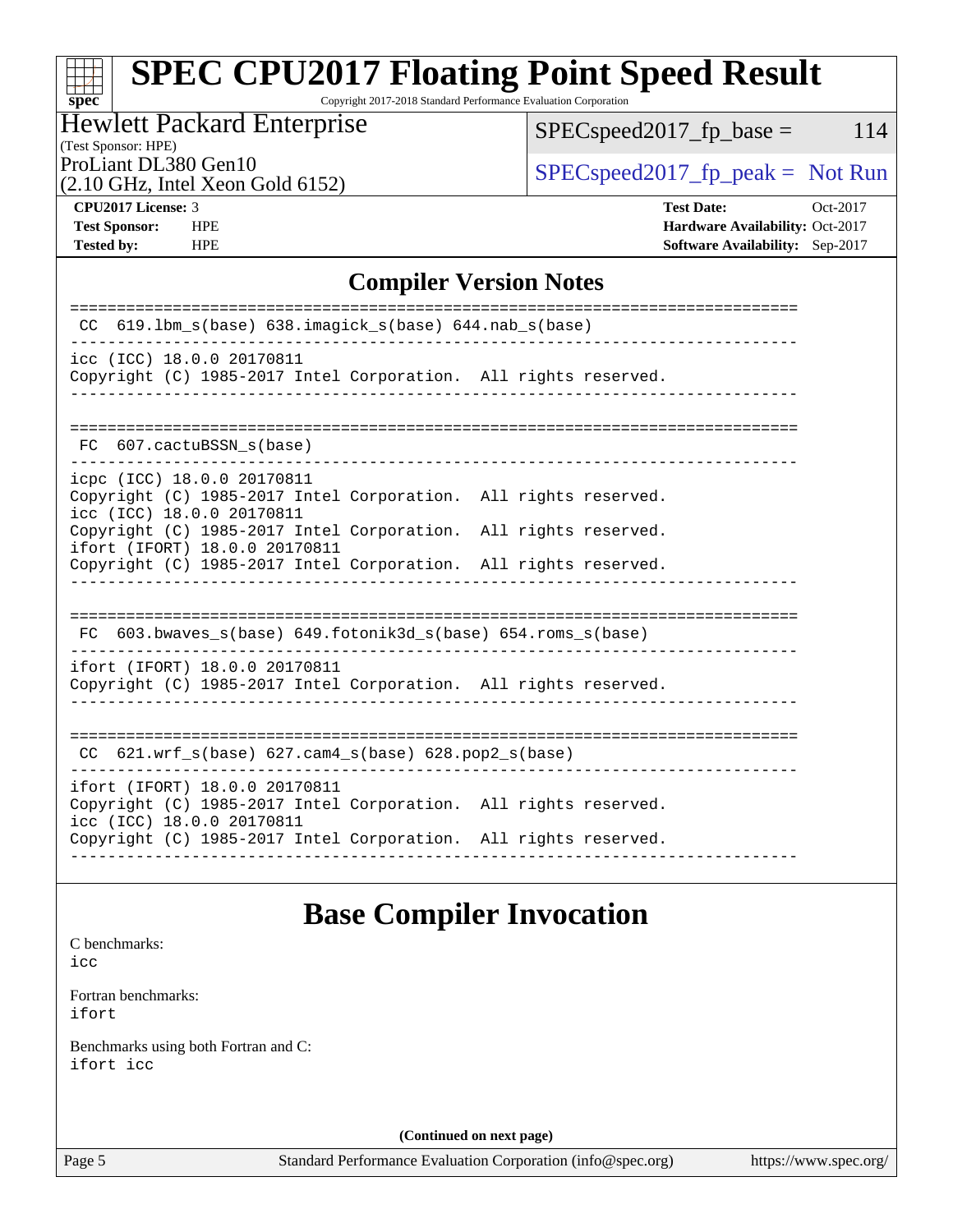Copyright 2017-2018 Standard Performance Evaluation Corporation

### Hewlett Packard Enterprise

 $SPEC speed2017<sub>fr</sub> base = 114$ 

(Test Sponsor: HPE)

(2.10 GHz, Intel Xeon Gold 6152)

ProLiant DL380 Gen10  $SPEC speed2017_fp\_peak = Not Run$ 

**[spec](http://www.spec.org/)**

**[CPU2017 License:](http://www.spec.org/auto/cpu2017/Docs/result-fields.html#CPU2017License)** 3 **[Test Date:](http://www.spec.org/auto/cpu2017/Docs/result-fields.html#TestDate)** Oct-2017 **[Test Sponsor:](http://www.spec.org/auto/cpu2017/Docs/result-fields.html#TestSponsor)** HPE **[Hardware Availability:](http://www.spec.org/auto/cpu2017/Docs/result-fields.html#HardwareAvailability)** Oct-2017 **[Tested by:](http://www.spec.org/auto/cpu2017/Docs/result-fields.html#Testedby)** HPE **[Software Availability:](http://www.spec.org/auto/cpu2017/Docs/result-fields.html#SoftwareAvailability)** Sep-2017

# **[Base Compiler Invocation \(Continued\)](http://www.spec.org/auto/cpu2017/Docs/result-fields.html#BaseCompilerInvocation)**

[Benchmarks using Fortran, C, and C++:](http://www.spec.org/auto/cpu2017/Docs/result-fields.html#BenchmarksusingFortranCandCXX) [icpc](http://www.spec.org/cpu2017/results/res2017q4/cpu2017-20171031-00359.flags.html#user_CC_CXX_FCbase_intel_icpc_18.0_c510b6838c7f56d33e37e94d029a35b4a7bccf4766a728ee175e80a419847e808290a9b78be685c44ab727ea267ec2f070ec5dc83b407c0218cded6866a35d07) [icc](http://www.spec.org/cpu2017/results/res2017q4/cpu2017-20171031-00359.flags.html#user_CC_CXX_FCbase_intel_icc_18.0_66fc1ee009f7361af1fbd72ca7dcefbb700085f36577c54f309893dd4ec40d12360134090235512931783d35fd58c0460139e722d5067c5574d8eaf2b3e37e92) [ifort](http://www.spec.org/cpu2017/results/res2017q4/cpu2017-20171031-00359.flags.html#user_CC_CXX_FCbase_intel_ifort_18.0_8111460550e3ca792625aed983ce982f94888b8b503583aa7ba2b8303487b4d8a21a13e7191a45c5fd58ff318f48f9492884d4413fa793fd88dd292cad7027ca)

### **[Base Portability Flags](http://www.spec.org/auto/cpu2017/Docs/result-fields.html#BasePortabilityFlags)**

 603.bwaves\_s: [-DSPEC\\_LP64](http://www.spec.org/cpu2017/results/res2017q4/cpu2017-20171031-00359.flags.html#suite_basePORTABILITY603_bwaves_s_DSPEC_LP64) 607.cactuBSSN\_s: [-DSPEC\\_LP64](http://www.spec.org/cpu2017/results/res2017q4/cpu2017-20171031-00359.flags.html#suite_basePORTABILITY607_cactuBSSN_s_DSPEC_LP64) 619.lbm\_s: [-DSPEC\\_LP64](http://www.spec.org/cpu2017/results/res2017q4/cpu2017-20171031-00359.flags.html#suite_basePORTABILITY619_lbm_s_DSPEC_LP64) 621.wrf\_s: [-DSPEC\\_LP64](http://www.spec.org/cpu2017/results/res2017q4/cpu2017-20171031-00359.flags.html#suite_basePORTABILITY621_wrf_s_DSPEC_LP64) [-DSPEC\\_CASE\\_FLAG](http://www.spec.org/cpu2017/results/res2017q4/cpu2017-20171031-00359.flags.html#b621.wrf_s_baseCPORTABILITY_DSPEC_CASE_FLAG) [-convert big\\_endian](http://www.spec.org/cpu2017/results/res2017q4/cpu2017-20171031-00359.flags.html#user_baseFPORTABILITY621_wrf_s_convert_big_endian_c3194028bc08c63ac5d04de18c48ce6d347e4e562e8892b8bdbdc0214820426deb8554edfa529a3fb25a586e65a3d812c835984020483e7e73212c4d31a38223) 627.cam4\_s: [-DSPEC\\_LP64](http://www.spec.org/cpu2017/results/res2017q4/cpu2017-20171031-00359.flags.html#suite_basePORTABILITY627_cam4_s_DSPEC_LP64) [-DSPEC\\_CASE\\_FLAG](http://www.spec.org/cpu2017/results/res2017q4/cpu2017-20171031-00359.flags.html#b627.cam4_s_baseCPORTABILITY_DSPEC_CASE_FLAG) 628.pop2\_s: [-DSPEC\\_LP64](http://www.spec.org/cpu2017/results/res2017q4/cpu2017-20171031-00359.flags.html#suite_basePORTABILITY628_pop2_s_DSPEC_LP64) [-DSPEC\\_CASE\\_FLAG](http://www.spec.org/cpu2017/results/res2017q4/cpu2017-20171031-00359.flags.html#b628.pop2_s_baseCPORTABILITY_DSPEC_CASE_FLAG) [-convert big\\_endian](http://www.spec.org/cpu2017/results/res2017q4/cpu2017-20171031-00359.flags.html#user_baseFPORTABILITY628_pop2_s_convert_big_endian_c3194028bc08c63ac5d04de18c48ce6d347e4e562e8892b8bdbdc0214820426deb8554edfa529a3fb25a586e65a3d812c835984020483e7e73212c4d31a38223) [-assume byterecl](http://www.spec.org/cpu2017/results/res2017q4/cpu2017-20171031-00359.flags.html#user_baseFPORTABILITY628_pop2_s_assume_byterecl_7e47d18b9513cf18525430bbf0f2177aa9bf368bc7a059c09b2c06a34b53bd3447c950d3f8d6c70e3faf3a05c8557d66a5798b567902e8849adc142926523472) 638.imagick\_s: [-DSPEC\\_LP64](http://www.spec.org/cpu2017/results/res2017q4/cpu2017-20171031-00359.flags.html#suite_basePORTABILITY638_imagick_s_DSPEC_LP64) 644.nab\_s: [-DSPEC\\_LP64](http://www.spec.org/cpu2017/results/res2017q4/cpu2017-20171031-00359.flags.html#suite_basePORTABILITY644_nab_s_DSPEC_LP64) 649.fotonik3d\_s: [-DSPEC\\_LP64](http://www.spec.org/cpu2017/results/res2017q4/cpu2017-20171031-00359.flags.html#suite_basePORTABILITY649_fotonik3d_s_DSPEC_LP64) 654.roms\_s: [-DSPEC\\_LP64](http://www.spec.org/cpu2017/results/res2017q4/cpu2017-20171031-00359.flags.html#suite_basePORTABILITY654_roms_s_DSPEC_LP64)

# **[Base Optimization Flags](http://www.spec.org/auto/cpu2017/Docs/result-fields.html#BaseOptimizationFlags)**

#### [C benchmarks](http://www.spec.org/auto/cpu2017/Docs/result-fields.html#Cbenchmarks):

[-xCORE-AVX2](http://www.spec.org/cpu2017/results/res2017q4/cpu2017-20171031-00359.flags.html#user_CCbase_f-xCORE-AVX2) [-ipo](http://www.spec.org/cpu2017/results/res2017q4/cpu2017-20171031-00359.flags.html#user_CCbase_f-ipo) [-O3](http://www.spec.org/cpu2017/results/res2017q4/cpu2017-20171031-00359.flags.html#user_CCbase_f-O3) [-no-prec-div](http://www.spec.org/cpu2017/results/res2017q4/cpu2017-20171031-00359.flags.html#user_CCbase_f-no-prec-div) [-qopt-prefetch](http://www.spec.org/cpu2017/results/res2017q4/cpu2017-20171031-00359.flags.html#user_CCbase_f-qopt-prefetch) [-ffinite-math-only](http://www.spec.org/cpu2017/results/res2017q4/cpu2017-20171031-00359.flags.html#user_CCbase_f_finite_math_only_cb91587bd2077682c4b38af759c288ed7c732db004271a9512da14a4f8007909a5f1427ecbf1a0fb78ff2a814402c6114ac565ca162485bbcae155b5e4258871) [-qopt-mem-layout-trans=3](http://www.spec.org/cpu2017/results/res2017q4/cpu2017-20171031-00359.flags.html#user_CCbase_f-qopt-mem-layout-trans_de80db37974c74b1f0e20d883f0b675c88c3b01e9d123adea9b28688d64333345fb62bc4a798493513fdb68f60282f9a726aa07f478b2f7113531aecce732043) [-qopenmp](http://www.spec.org/cpu2017/results/res2017q4/cpu2017-20171031-00359.flags.html#user_CCbase_qopenmp_16be0c44f24f464004c6784a7acb94aca937f053568ce72f94b139a11c7c168634a55f6653758ddd83bcf7b8463e8028bb0b48b77bcddc6b78d5d95bb1df2967) [-DSPEC\\_OPENMP](http://www.spec.org/cpu2017/results/res2017q4/cpu2017-20171031-00359.flags.html#suite_CCbase_DSPEC_OPENMP)

#### [Fortran benchmarks](http://www.spec.org/auto/cpu2017/Docs/result-fields.html#Fortranbenchmarks):

[-DSPEC\\_OPENMP](http://www.spec.org/cpu2017/results/res2017q4/cpu2017-20171031-00359.flags.html#suite_FCbase_DSPEC_OPENMP) [-xCORE-AVX2](http://www.spec.org/cpu2017/results/res2017q4/cpu2017-20171031-00359.flags.html#user_FCbase_f-xCORE-AVX2) [-ipo](http://www.spec.org/cpu2017/results/res2017q4/cpu2017-20171031-00359.flags.html#user_FCbase_f-ipo) [-O3](http://www.spec.org/cpu2017/results/res2017q4/cpu2017-20171031-00359.flags.html#user_FCbase_f-O3) [-no-prec-div](http://www.spec.org/cpu2017/results/res2017q4/cpu2017-20171031-00359.flags.html#user_FCbase_f-no-prec-div) [-qopt-prefetch](http://www.spec.org/cpu2017/results/res2017q4/cpu2017-20171031-00359.flags.html#user_FCbase_f-qopt-prefetch) [-ffinite-math-only](http://www.spec.org/cpu2017/results/res2017q4/cpu2017-20171031-00359.flags.html#user_FCbase_f_finite_math_only_cb91587bd2077682c4b38af759c288ed7c732db004271a9512da14a4f8007909a5f1427ecbf1a0fb78ff2a814402c6114ac565ca162485bbcae155b5e4258871) [-qopt-mem-layout-trans=3](http://www.spec.org/cpu2017/results/res2017q4/cpu2017-20171031-00359.flags.html#user_FCbase_f-qopt-mem-layout-trans_de80db37974c74b1f0e20d883f0b675c88c3b01e9d123adea9b28688d64333345fb62bc4a798493513fdb68f60282f9a726aa07f478b2f7113531aecce732043) [-qopenmp](http://www.spec.org/cpu2017/results/res2017q4/cpu2017-20171031-00359.flags.html#user_FCbase_qopenmp_16be0c44f24f464004c6784a7acb94aca937f053568ce72f94b139a11c7c168634a55f6653758ddd83bcf7b8463e8028bb0b48b77bcddc6b78d5d95bb1df2967) [-nostandard-realloc-lhs](http://www.spec.org/cpu2017/results/res2017q4/cpu2017-20171031-00359.flags.html#user_FCbase_f_2003_std_realloc_82b4557e90729c0f113870c07e44d33d6f5a304b4f63d4c15d2d0f1fab99f5daaed73bdb9275d9ae411527f28b936061aa8b9c8f2d63842963b95c9dd6426b8a) [-align array32byte](http://www.spec.org/cpu2017/results/res2017q4/cpu2017-20171031-00359.flags.html#user_FCbase_align_array32byte_b982fe038af199962ba9a80c053b8342c548c85b40b8e86eb3cc33dee0d7986a4af373ac2d51c3f7cf710a18d62fdce2948f201cd044323541f22fc0fffc51b6)

[Benchmarks using both Fortran and C](http://www.spec.org/auto/cpu2017/Docs/result-fields.html#BenchmarksusingbothFortranandC):

[-xCORE-AVX2](http://www.spec.org/cpu2017/results/res2017q4/cpu2017-20171031-00359.flags.html#user_CC_FCbase_f-xCORE-AVX2) [-ipo](http://www.spec.org/cpu2017/results/res2017q4/cpu2017-20171031-00359.flags.html#user_CC_FCbase_f-ipo) [-O3](http://www.spec.org/cpu2017/results/res2017q4/cpu2017-20171031-00359.flags.html#user_CC_FCbase_f-O3) [-no-prec-div](http://www.spec.org/cpu2017/results/res2017q4/cpu2017-20171031-00359.flags.html#user_CC_FCbase_f-no-prec-div) [-qopt-prefetch](http://www.spec.org/cpu2017/results/res2017q4/cpu2017-20171031-00359.flags.html#user_CC_FCbase_f-qopt-prefetch) [-ffinite-math-only](http://www.spec.org/cpu2017/results/res2017q4/cpu2017-20171031-00359.flags.html#user_CC_FCbase_f_finite_math_only_cb91587bd2077682c4b38af759c288ed7c732db004271a9512da14a4f8007909a5f1427ecbf1a0fb78ff2a814402c6114ac565ca162485bbcae155b5e4258871) [-qopt-mem-layout-trans=3](http://www.spec.org/cpu2017/results/res2017q4/cpu2017-20171031-00359.flags.html#user_CC_FCbase_f-qopt-mem-layout-trans_de80db37974c74b1f0e20d883f0b675c88c3b01e9d123adea9b28688d64333345fb62bc4a798493513fdb68f60282f9a726aa07f478b2f7113531aecce732043) [-qopenmp](http://www.spec.org/cpu2017/results/res2017q4/cpu2017-20171031-00359.flags.html#user_CC_FCbase_qopenmp_16be0c44f24f464004c6784a7acb94aca937f053568ce72f94b139a11c7c168634a55f6653758ddd83bcf7b8463e8028bb0b48b77bcddc6b78d5d95bb1df2967) [-DSPEC\\_OPENMP](http://www.spec.org/cpu2017/results/res2017q4/cpu2017-20171031-00359.flags.html#suite_CC_FCbase_DSPEC_OPENMP) [-nostandard-realloc-lhs](http://www.spec.org/cpu2017/results/res2017q4/cpu2017-20171031-00359.flags.html#user_CC_FCbase_f_2003_std_realloc_82b4557e90729c0f113870c07e44d33d6f5a304b4f63d4c15d2d0f1fab99f5daaed73bdb9275d9ae411527f28b936061aa8b9c8f2d63842963b95c9dd6426b8a) [-align array32byte](http://www.spec.org/cpu2017/results/res2017q4/cpu2017-20171031-00359.flags.html#user_CC_FCbase_align_array32byte_b982fe038af199962ba9a80c053b8342c548c85b40b8e86eb3cc33dee0d7986a4af373ac2d51c3f7cf710a18d62fdce2948f201cd044323541f22fc0fffc51b6)

[Benchmarks using Fortran, C, and C++:](http://www.spec.org/auto/cpu2017/Docs/result-fields.html#BenchmarksusingFortranCandCXX)

```
-xCORE-AVX2 -ipo -O3 -no-prec-div -qopt-prefetch -ffinite-math-only
-qopt-mem-layout-trans=3 -qopenmp -DSPEC_OPENMP
-nostandard-realloc-lhs -align array32byte
```